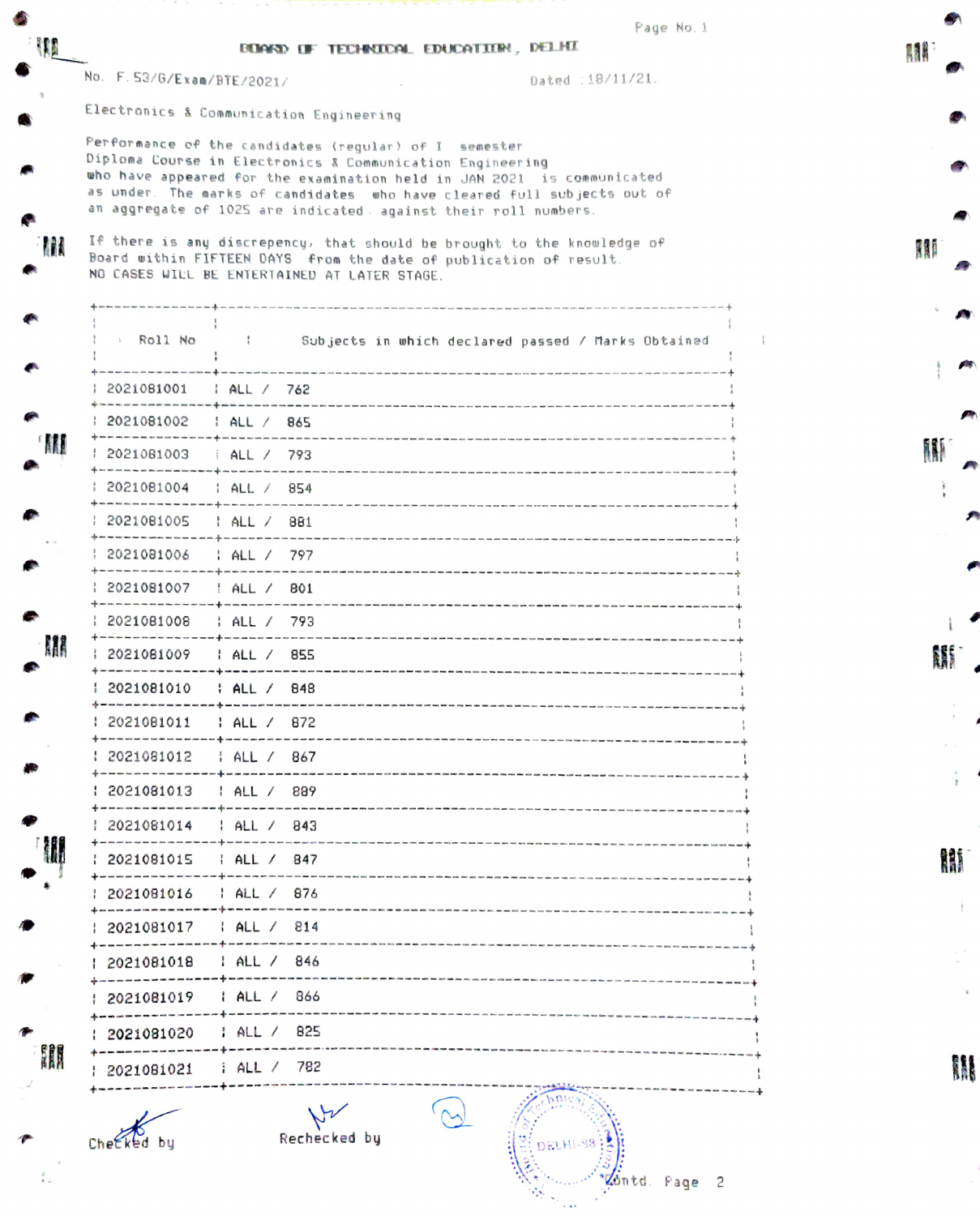Page no. 2

**AAA** 

A

 $\widehat{\bm{r}}$ 

Ä

₹ ï

 $\bullet$ 

角

 $\bullet$ 

**AN** 

M

**illi** 

A

M  $\mathbf{t}$ 

|   | Roll No      | Subjects in which declared passed / Marks Obtained                                                                                                     |
|---|--------------|--------------------------------------------------------------------------------------------------------------------------------------------------------|
|   | 2021081022   | ALL / 795                                                                                                                                              |
| W | 2021081023   | HALL / 849                                                                                                                                             |
|   | 2021081024   | HALL / 779                                                                                                                                             |
|   | 2021081025   | Then there was done two work can won controls now your control was more during them your controls your controls that paid your controls.<br>HALL / 823 |
|   | 2021081026   | ALL / 852                                                                                                                                              |
|   | 2021081027   | HAL / 797                                                                                                                                              |
|   | 2021081028   | : ALL / 857                                                                                                                                            |
| W | 2021081029   | ALL / 826                                                                                                                                              |
|   | 1 2021081030 | ALL / 819                                                                                                                                              |
|   | 2021081031   | ALL / 808                                                                                                                                              |
|   | 2021081032   | ALL / 863                                                                                                                                              |
|   | 2021081033   | HALL / 767                                                                                                                                             |

M

II

廥

Checked by Rechecked.by

DELHI-8

.